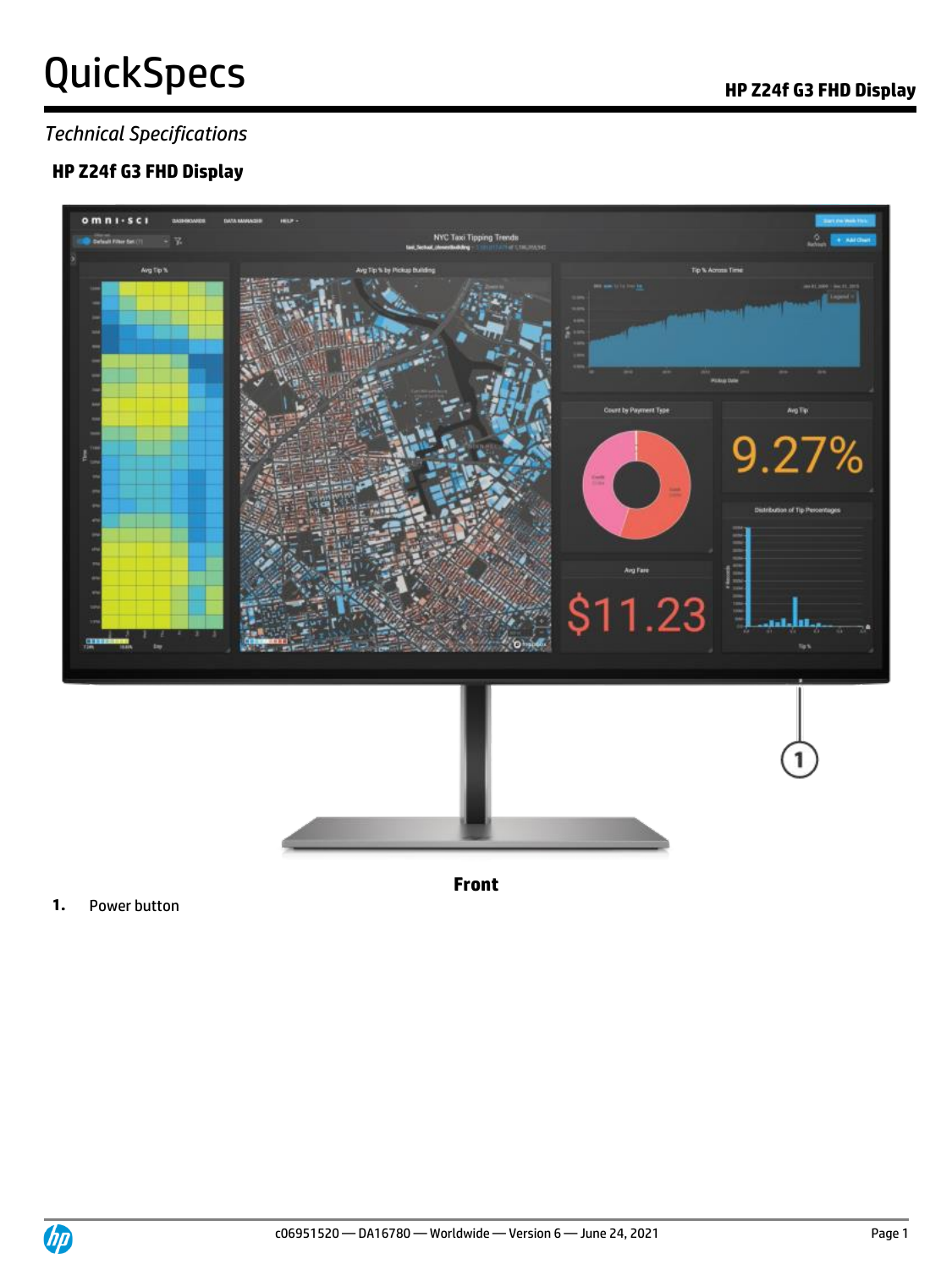### *Technical Specifications*

### **HP Z24f G3 FHD Display**



- 
- 
- **3.** Master power switch **9.** USB port
- 
- 
- 

### **Back**

- **1.** OSD control **7.** DisplayPort™ connector (out)
- **2.** Security cable slot **8.** USB Type-B port (upstream)
	-
- **4.** Power connector **10.** USB port (Battery charging 1.2, 7.5W)
- **5.** HDMI port **11.** USB port
- **6.** DisplayPort™ connector **12.** USB port (Battery charging 1.2, 7.5W)

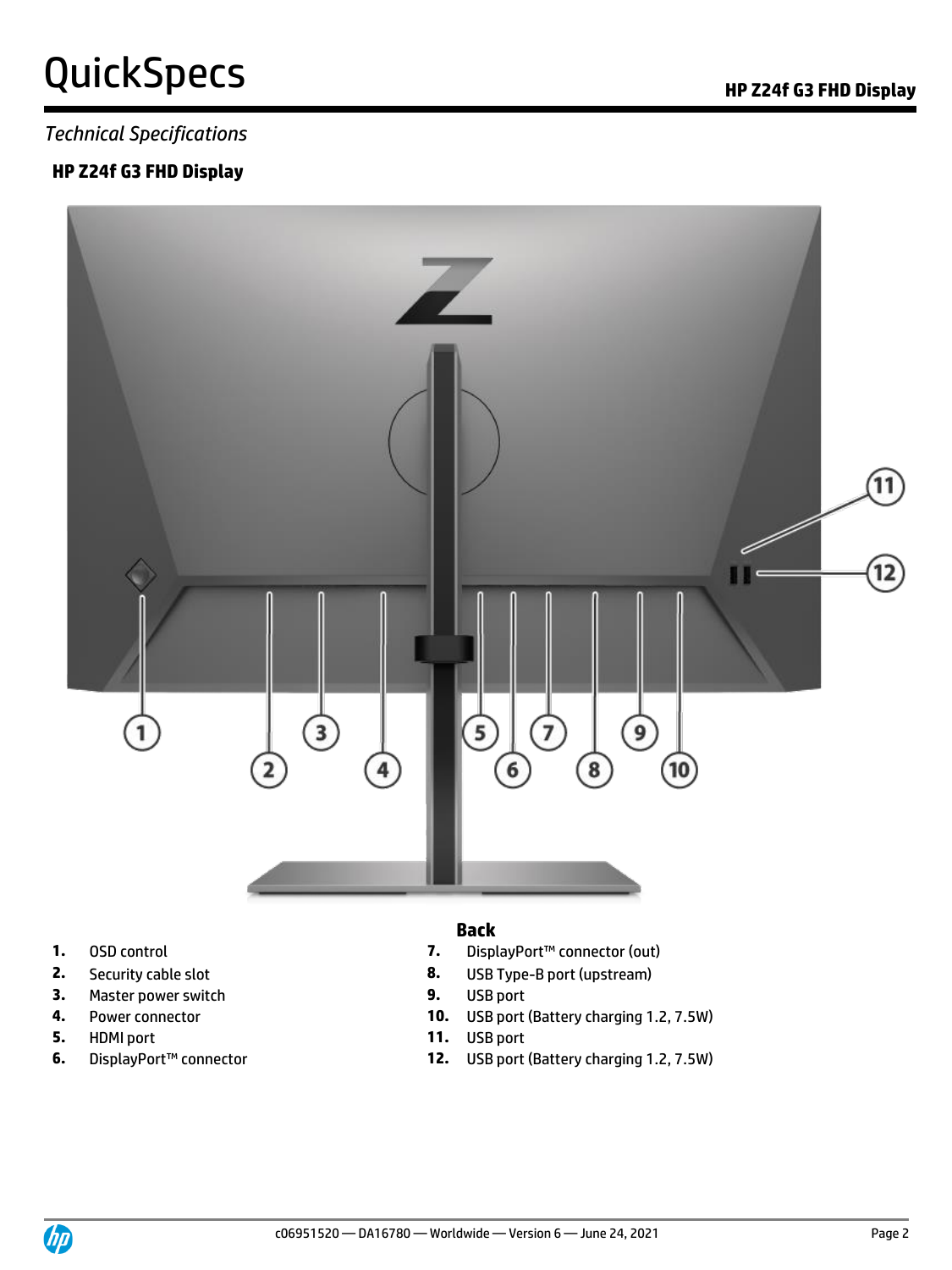# QuickSpecs **Manufactures** *HP* Z24f G3 FHD Display

## *Technical Specifications*

| <b>Panel Specifications</b>   | <b>Display Size (Diagonal)</b>                                               | 23.8"                                                                                            |
|-------------------------------|------------------------------------------------------------------------------|--------------------------------------------------------------------------------------------------|
|                               | <b>Panel Technology</b>                                                      | <b>IPS</b>                                                                                       |
|                               | <b>Refresh Rate</b>                                                          | 60 Hz                                                                                            |
|                               | <b>Panel Bit Depth</b>                                                       | 8 bit (6bit + FRC)                                                                               |
|                               | <b>Aspect Ratio</b>                                                          | 16:9                                                                                             |
|                               | <b>Brightness (Typical)</b>                                                  | 300 nits                                                                                         |
|                               | <b>Contrast Ratio (Static)</b>                                               | 1000:1                                                                                           |
|                               | <b>Dynamic Contrast Ratio</b>                                                | 10M:1                                                                                            |
|                               | <b>Flicker Free</b>                                                          | <b>Yes</b>                                                                                       |
|                               | <b>Pixel Pitch</b>                                                           | 0.2745mm                                                                                         |
|                               | <b>Pixels Per Inch (Ppi)</b>                                                 | <b>93 PPI</b>                                                                                    |
|                               | <b>Backlight Lamp Life Minimum (To Half</b><br><b>Brightness - In Hours)</b> | 40 k                                                                                             |
|                               | <b>Backlight Type</b>                                                        | Edge-lit                                                                                         |
|                               | <b>Screen Treatment</b>                                                      | Anti-glare                                                                                       |
|                               | <b>Hardness</b>                                                              | 3H                                                                                               |
|                               | Haze                                                                         | 25%                                                                                              |
|                               | <b>Response Time (Typical)</b>                                               | 5ms GtG (with overdrive)                                                                         |
|                               | <b>Horizontal Viewing Angle (Typical</b><br>Cr > 10                          | $178^\circ$                                                                                      |
|                               | <b>Vertical Viewing Angle (Typical Cr&gt;10)</b>                             | $178^\circ$                                                                                      |
|                               | <b>Panel Active Area (W X H)</b>                                             | 527.04(H)*296.46(V)                                                                              |
|                               | Manufacturers; Actual Performance May Vary Either Higher Or Lower.           | NOTE: Performance Specifications Represent The Typical Specifications Provided By HP's Component |
| <b>Color Management</b>       | <b>Factory Color Calibrated</b>                                              | Yes (Delta $E \le 2$ )                                                                           |
|                               | <b>Calibrated Color Presets</b>                                              | sRGB, BT.709, P3 D65 (Production after Feb '21)                                                  |
|                               | <b>RGB Channel Adjust</b>                                                    | Yes, Gain                                                                                        |
|                               | <b>Default Color Temperature</b>                                             | <b>sRGB</b>                                                                                      |
| <b>Color</b>                  | <b>sRGB</b>                                                                  | 99%                                                                                              |
|                               | <b>P3 D65</b>                                                                | 85%                                                                                              |
|                               |                                                                              |                                                                                                  |
| <b>Monitor Specifications</b> | <b>Bezel</b>                                                                 | 4-sided Micro Edge                                                                               |
|                               | <b>Color</b>                                                                 | (Head) Turbo Silver; (Stand) Turbo Silver                                                        |
|                               | <b>Tilt</b>                                                                  | $-5$ to $+20^{\circ}$                                                                            |
|                               | <b>Swivel</b>                                                                | ±45°                                                                                             |
|                               | <b>Pivot</b>                                                                 | ±90                                                                                              |
|                               | <b>Height Adjust Range</b>                                                   | <b>150mm</b>                                                                                     |
|                               | <b>VESA Mounting</b>                                                         | N/A                                                                                              |
|                               | <b>Security Lock Ready</b>                                                   | <b>Standard Security Lock Slot</b>                                                               |
|                               | <b>Detachable Stand</b>                                                      | Yes                                                                                              |
|                               | <b>Warranty (Number of Years)</b>                                            | 3/3/0 for LA, NA, EMEA, APJ; (3/3/3 in select APJ Countries)                                     |
|                               | <b>Low Blue Light Mode</b>                                                   | Yes, HP Eye Ease (TÜV Low Blue Light Hardware Solution<br>certified)                             |
|                               | <b>Display Management Software</b>                                           | <b>HP Display Center</b>                                                                         |

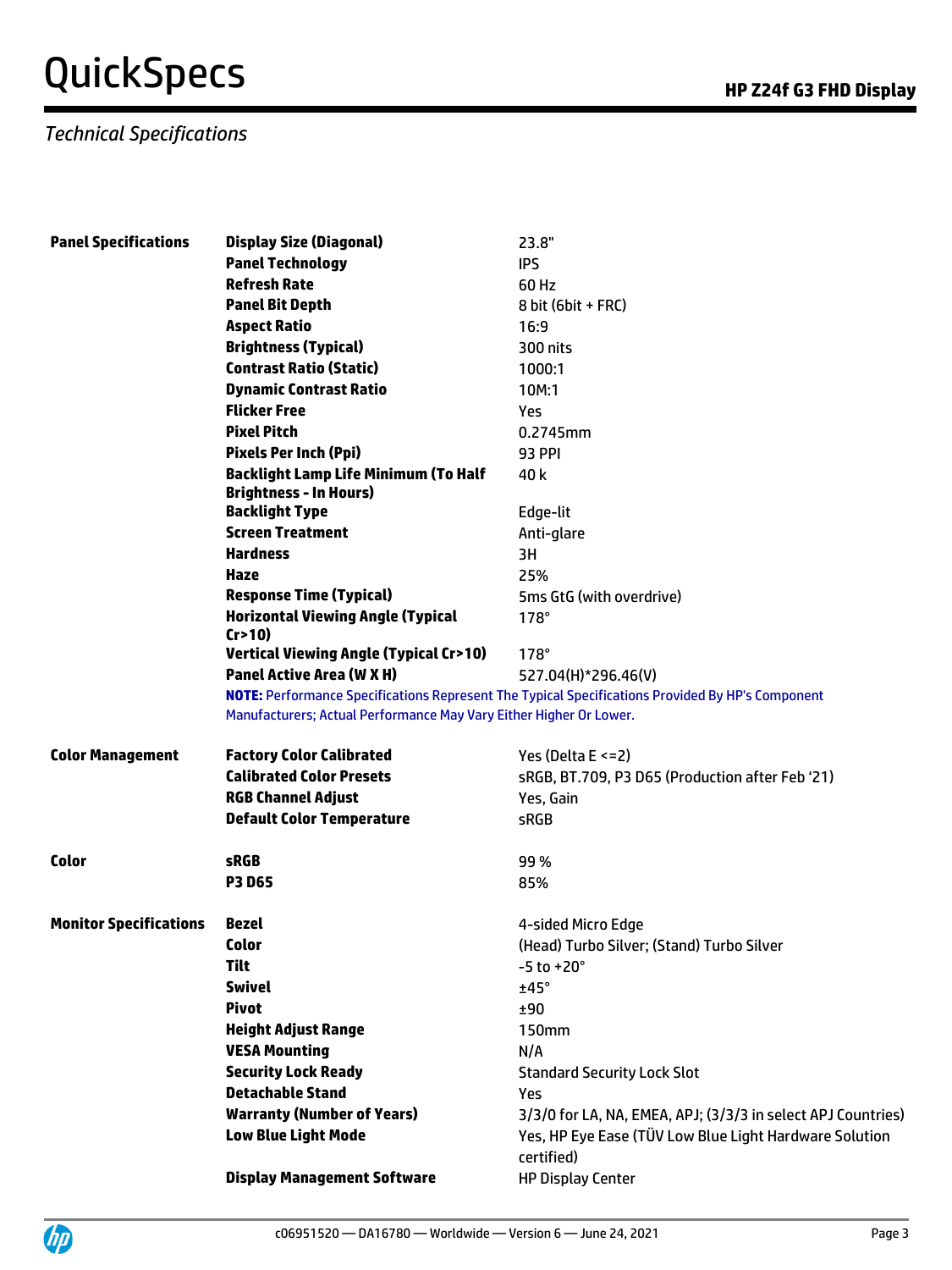### *Technical Specifications*

|                              | <b>On Screen Display</b>                                      | Joystick                                                    |
|------------------------------|---------------------------------------------------------------|-------------------------------------------------------------|
|                              | <b>On Screen Controls</b>                                     | Brightness +, Color, Image, Input, Power, Menu,             |
|                              |                                                               | Management, Information, Exit                               |
|                              | <b>User-Assignable Function Buttons</b>                       | Yes, 4 buttons                                              |
|                              | <b>Native Resolution</b>                                      | Full HD (1920 x 1080)                                       |
|                              | <b>Native Resolution Footnote</b>                             |                                                             |
|                              | <b>Maximum Resolution</b>                                     | 1920×1080@60HZ                                              |
|                              | <b>Preset Graphic Modes/Suppored</b>                          | 640 × 480@60Hz                                              |
|                              | <b>Resolutions</b>                                            | 800 × 600@60Hz                                              |
|                              |                                                               | 1024 × 768@60Hz                                             |
|                              |                                                               | 1280 × 720@60Hz                                             |
|                              |                                                               | 1280 × 800@60Hz                                             |
|                              |                                                               | 1280 × 1024@60Hz                                            |
|                              |                                                               | 1440 × 900@60Hz                                             |
|                              |                                                               | 1600 × 900@60Hz                                             |
|                              |                                                               | 1680 × 1050@60Hz                                            |
|                              |                                                               | 1920 × 1080@60Hz                                            |
|                              | <b>High Definition Video Formats</b>                          | 720 × 480p@60Hz                                             |
|                              |                                                               | 720 × 576p@50Hz                                             |
|                              |                                                               | 1280 × 720p@50Hz                                            |
|                              |                                                               | 1280 × 720p@60Hz                                            |
|                              |                                                               | 1920 × 1080p@50Hz                                           |
|                              |                                                               | 1920 × 1080p@60Hz                                           |
|                              | <b>Minimum Vertical Scan Rate</b>                             | 50 Hz                                                       |
|                              | <b>Maximum Vertical Scan Rate</b>                             | 60 Hz                                                       |
|                              | <b>Minimum Horizontal Scan Rate</b>                           | 30.0 kHz                                                    |
|                              | <b>Maximum Horizontal Scan Rate</b>                           | 75.0 kHz                                                    |
|                              | <b>Maximum Pixel Clock</b>                                    | <b>170 MHz</b>                                              |
|                              | <b>Languages</b>                                              | 10 (English, Spanish, German, French, Italian, Netherlands, |
|                              |                                                               | Portuguese, Japanese, T-Chinese and S-Chinese)              |
| <b>Connector Types</b>       | DisplayPort™                                                  |                                                             |
|                              | DisplayPort™ Out                                              | 1 DisplayPort™ 1.2<br>1 DisplayPort™ 1.2-out                |
|                              | <b>HDMI</b>                                                   | 1 HDMI 1.4                                                  |
|                              | USB-A                                                         | 4 USB-A 3.2 Gen1 (2 for battery charging 1.2, 7.5W)         |
|                              | <b>USB-B (Hub enablement)</b>                                 | 1 USB-B                                                     |
|                              |                                                               |                                                             |
| <b>Special Features</b>      | DaisyChain/DisplayPort Multi stream<br><b>Transport (MST)</b> | Yes                                                         |
| <b>Power &amp; Operating</b> | <b>Power Supply</b>                                           | Internal                                                    |
| <b>Specs</b>                 | <b>Power Source</b>                                           | 100 - 240 VAC 50/60 Hz                                      |
|                              | <b>Power Consumption-MAX</b>                                  | 58W                                                         |
|                              | <b>Energy Saving/Stand By Mode</b>                            | 0.5W                                                        |
|                              | <b>Power Consumption- Typical</b>                             | 26 W                                                        |
|                              | <b>Power Cable Length</b>                                     | 1.9 <sub>m</sub>                                            |
|                              |                                                               |                                                             |
| <b>ENERGY STAR Data</b>      | <b>Operational Mode at 100 VAC</b>                            | 11.06W                                                      |
|                              | <b>Operational Mode at 115 VAC</b>                            | 11.1W                                                       |

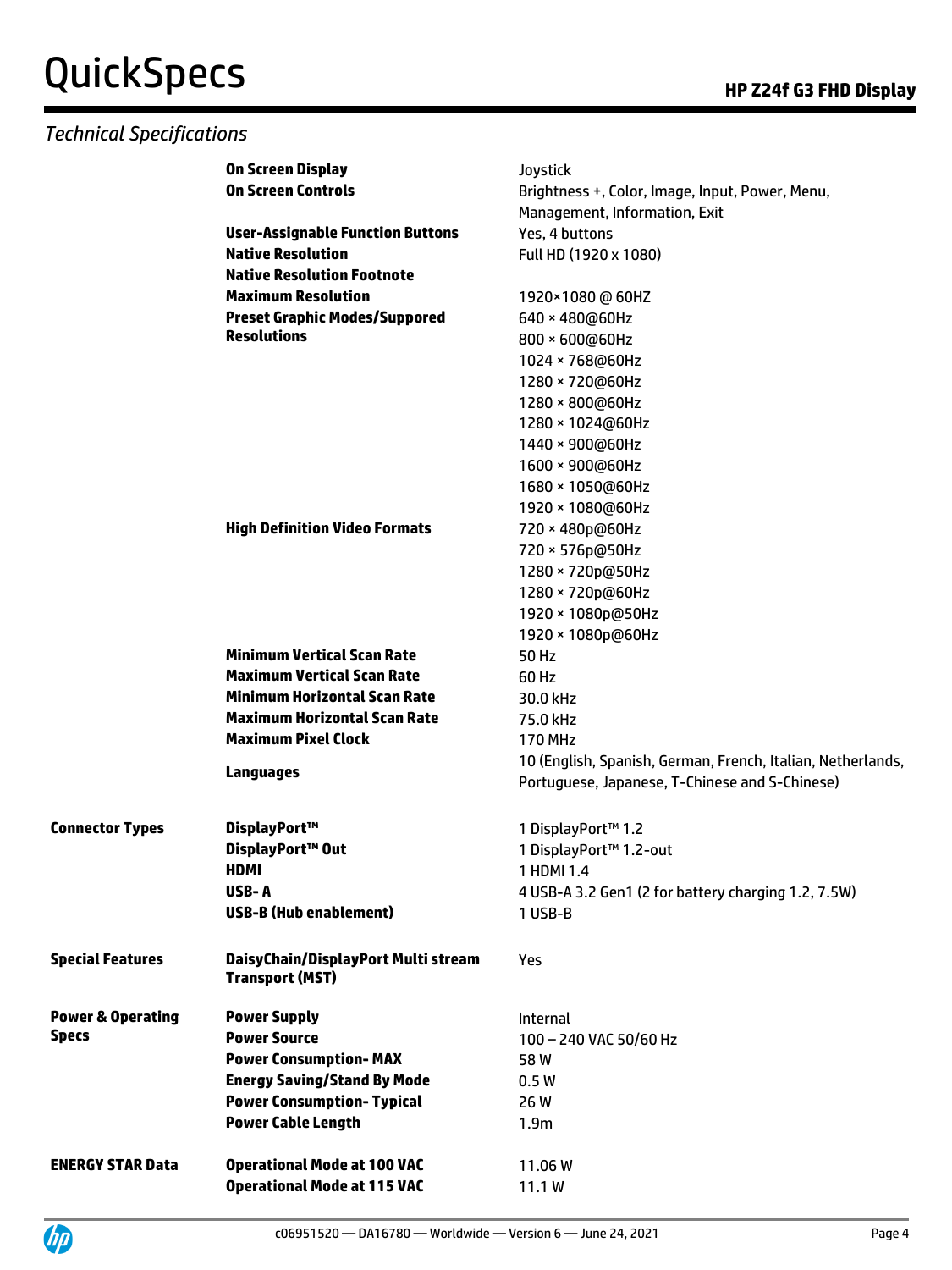# QuickSpecs **Manufactures** *HP* Z24f G3 FHD Display

## *Technical Specifications*

|                                                  | <b>Operational Mode at 230 VAC</b>                                     | 11.1 W                                            |                                                     |  |
|--------------------------------------------------|------------------------------------------------------------------------|---------------------------------------------------|-----------------------------------------------------|--|
| <b>EU Energy Efficiency</b><br>Class (ERP Lot-5) | <b>On-mode Power Consumption</b>                                       | 12.5 W                                            |                                                     |  |
|                                                  | <b>Annual Power Consumption</b>                                        | 19 kWh                                            |                                                     |  |
|                                                  | <b>Energy Efficiency Class</b>                                         | D                                                 |                                                     |  |
| <b>Operating Conditions</b>                      | <b>Operating Temperature - Celsius</b>                                 | $5^\circ - 35^\circ C$                            |                                                     |  |
|                                                  | <b>Operating Temperature - Fahrenheit</b>                              | $41^{\circ} - 95^{\circ}$ F                       |                                                     |  |
|                                                  | <b>Non-Operatin Temperature - Celsius</b>                              | $-34^{\circ} - 60^{\circ}$ C                      |                                                     |  |
|                                                  | <b>Non-Operating Temperature -</b><br><b>Fahrenheit</b>                | $29^{\circ} - 140^{\circ}F$                       |                                                     |  |
|                                                  | <b>Operating Humidity</b>                                              | 20 - 80% Relative Humidity (non-condensing)       |                                                     |  |
|                                                  | <b>Non-Operating Humidity</b>                                          | $5 - 95%$                                         |                                                     |  |
|                                                  | <b>Operating Altitude</b>                                              | $0 - 5,000$ m (16,400 ft.)                        |                                                     |  |
|                                                  | <b>Non-operating Altitude</b>                                          | $0 - 12.192$ m (40,000 ft.)                       |                                                     |  |
| <b>Environmental</b>                             | Mercury-free LED display backlighting                                  | Yes, Mercury-free LED backlighting                |                                                     |  |
| <b>Features</b> and<br><b>Certifications</b>     | <b>Arsenic-Free Display Glass</b>                                      | Yes                                               |                                                     |  |
|                                                  | <b>Low Halogen</b>                                                     | Yes                                               |                                                     |  |
|                                                  |                                                                        | WW application                                    |                                                     |  |
|                                                  |                                                                        |                                                   | CE,CB,KC/KCC/NOM/PSB/EAC/GS/TUV-S/ISO 9241-307/     |  |
|                                                  | <b>Agency Approvals And Certifications</b>                             |                                                   | Low Blue Light/ BIS/cTUVus/CCC/CEL/CECP/SEPA/Energy |  |
|                                                  |                                                                        | Star/TCO/TCO Certified Edge/VCCI/FCC/BSMI/Vietnam |                                                     |  |
|                                                  |                                                                        | MEPS/Australian-New Zealand                       |                                                     |  |
|                                                  |                                                                        | MEPS/WEEE/UAE/Ukraine/ERP/ISC                     |                                                     |  |
|                                                  | <b>Microsoft WHQL Certification</b>                                    | Yes                                               |                                                     |  |
|                                                  | <b>ENERGY STAR<sup>®</sup> Certified</b>                               | Yes                                               |                                                     |  |
|                                                  | <b>EPEAT<sup>®</sup> Registered</b>                                    | Yes                                               |                                                     |  |
|                                                  | <b>Regions need to verify by country</b><br><b>China Energy Label</b>  | <b>CEL Grade 1</b>                                |                                                     |  |
|                                                  | <b>TCO Certified Edge</b>                                              | Yes                                               |                                                     |  |
|                                                  | <b>TCO Certified</b>                                                   | Yes                                               |                                                     |  |
|                                                  | <b>SmartWay Transport Partnership - NA</b>                             |                                                   |                                                     |  |
|                                                  | only                                                                   | Yes (NA sku)                                      |                                                     |  |
| <b>Contains Recycled</b><br><b>Plastics</b>      | <b>Contains Recycled Plastics</b>                                      | 80.76%                                            |                                                     |  |
|                                                  | <b>Recyclable Packaging (Box, packing</b><br>materials)                | 100% recyclable packaging.                        |                                                     |  |
| <b>Unit Product/Package</b>                      | <b>Product Dimensions</b>                                              | 53.84 x 19.5x 48.93 cm                            | 21.2x7.68 x 19.26 in                                |  |
| <b>Specifications</b>                            | (Unpacked with stand) (W x D x H)<br><b>Product Dimensions</b>         |                                                   |                                                     |  |
|                                                  | $(Packed)$ $(W \times D \times H)$                                     | 62.5 x 37.3 x 14.2 cm                             | 24.61 x 14.69 x 5.59 in                             |  |
|                                                  | <b>Display Head Dimensions</b><br>(Unpacked without stand) (W x D x H) | 53.84 x3.85x 31.37 cm                             | 21.2x 1.52 x 12.35 in                               |  |
|                                                  | <b>Base Area Footprint</b><br>$(w \times d \, mm)$                     | 232 X 195 mm                                      | $9.13 \times 7.7$ in                                |  |
|                                                  | <b>Bezel Measurements - Metric</b>                                     | Bottom Cover: 530.2mm                             | Bottom Cover: 20.87in                               |  |
|                                                  | <b>Product Weight</b>                                                  | 4.7 kg                                            | 10.4 <sub>b</sub>                                   |  |
|                                                  | (Unpacked with stand)                                                  |                                                   |                                                     |  |

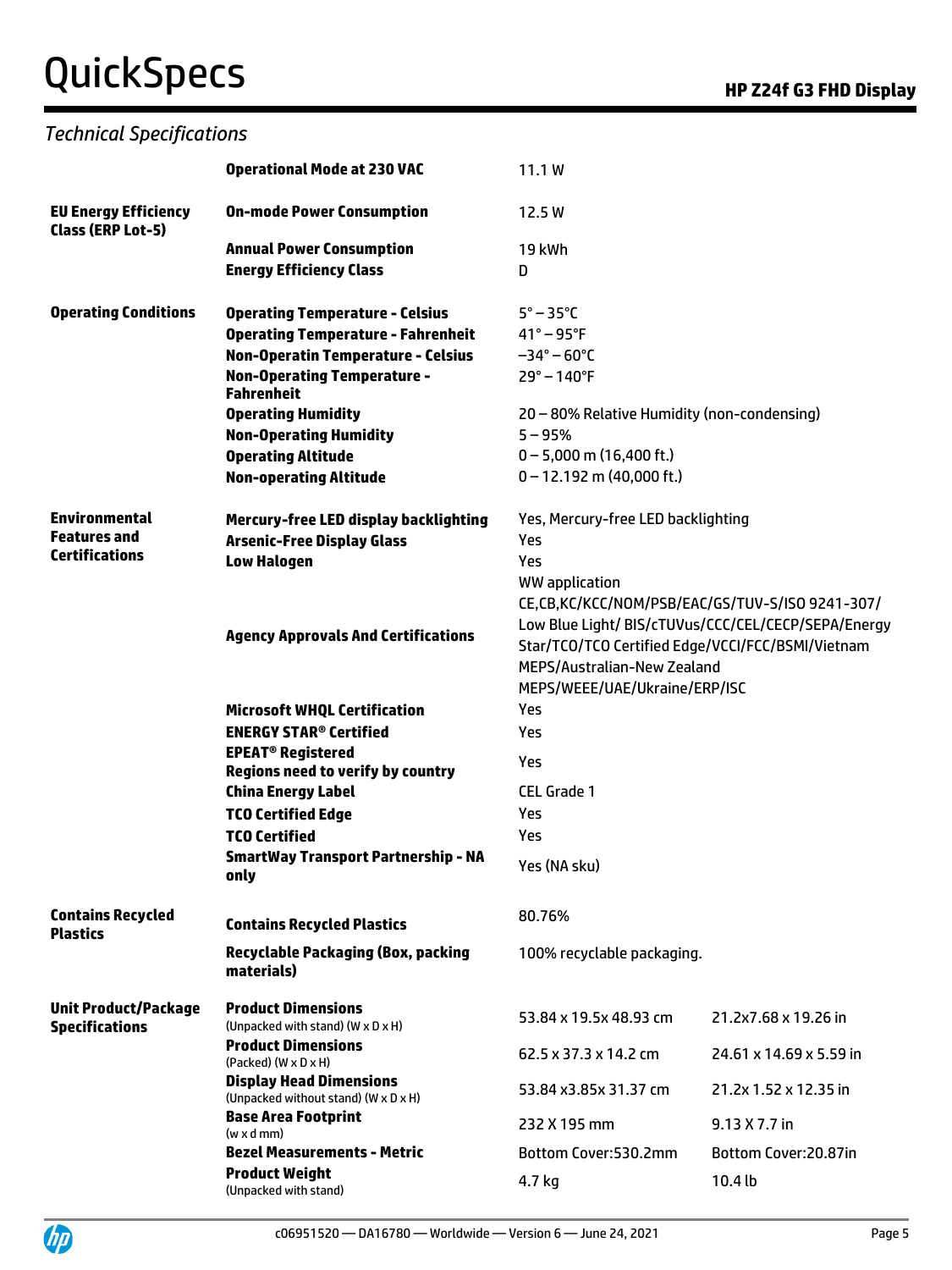# QuickSpecs **Manufactures** *HP* Z24f G3 FHD Display

## *Technical Specifications*

| <b>Product Weight</b><br>(Packed)                                                                                           | 7.2 kg   | 15.6 <sub>lb</sub>                                         |                                                                                                                                                                                                                                                                                                                                                                                                                                                                                    |
|-----------------------------------------------------------------------------------------------------------------------------|----------|------------------------------------------------------------|------------------------------------------------------------------------------------------------------------------------------------------------------------------------------------------------------------------------------------------------------------------------------------------------------------------------------------------------------------------------------------------------------------------------------------------------------------------------------------|
| <b>Product Weight</b><br>(Head Only)                                                                                        | $3.5$ kg | 7.7 lb                                                     |                                                                                                                                                                                                                                                                                                                                                                                                                                                                                    |
| Documentation kit<br>DP1.4 Cable (1.8m)<br>USB 3.0 Type A to B (1.8m)<br>Power cable<br><b>VESA Adapter</b><br>Cable Holder |          |                                                            |                                                                                                                                                                                                                                                                                                                                                                                                                                                                                    |
| <b>User Guide Languages</b><br><b>Warranty Languages</b>                                                                    | Turkish. |                                                            |                                                                                                                                                                                                                                                                                                                                                                                                                                                                                    |
|                                                                                                                             |          | HDMI 1.4 cable (1.8m, Production after May'21)<br>Turkish. | English, Arabic, S. Chinese, T. Chinese, Czech, Danish,<br>Dutch, Finnish, French, German, Greek, Hungarian, Italian,<br>Japanese, Kazakh, Korean, Norwegian, Polish, Brazilian<br>Portuguese, Russian, Slovenian, Spanish, Swedish and<br>English, Arabic, S. Chinese, T. Chinese, Czech, Danish,<br>Dutch, Finnish, French, German, Greek, Hungarian, Italian,<br>Japanese, Kazakh, Korean, Norwegian, Polish, Brazilian<br>Portuguese, Russian, Slovenian, Spanish, Swedish and |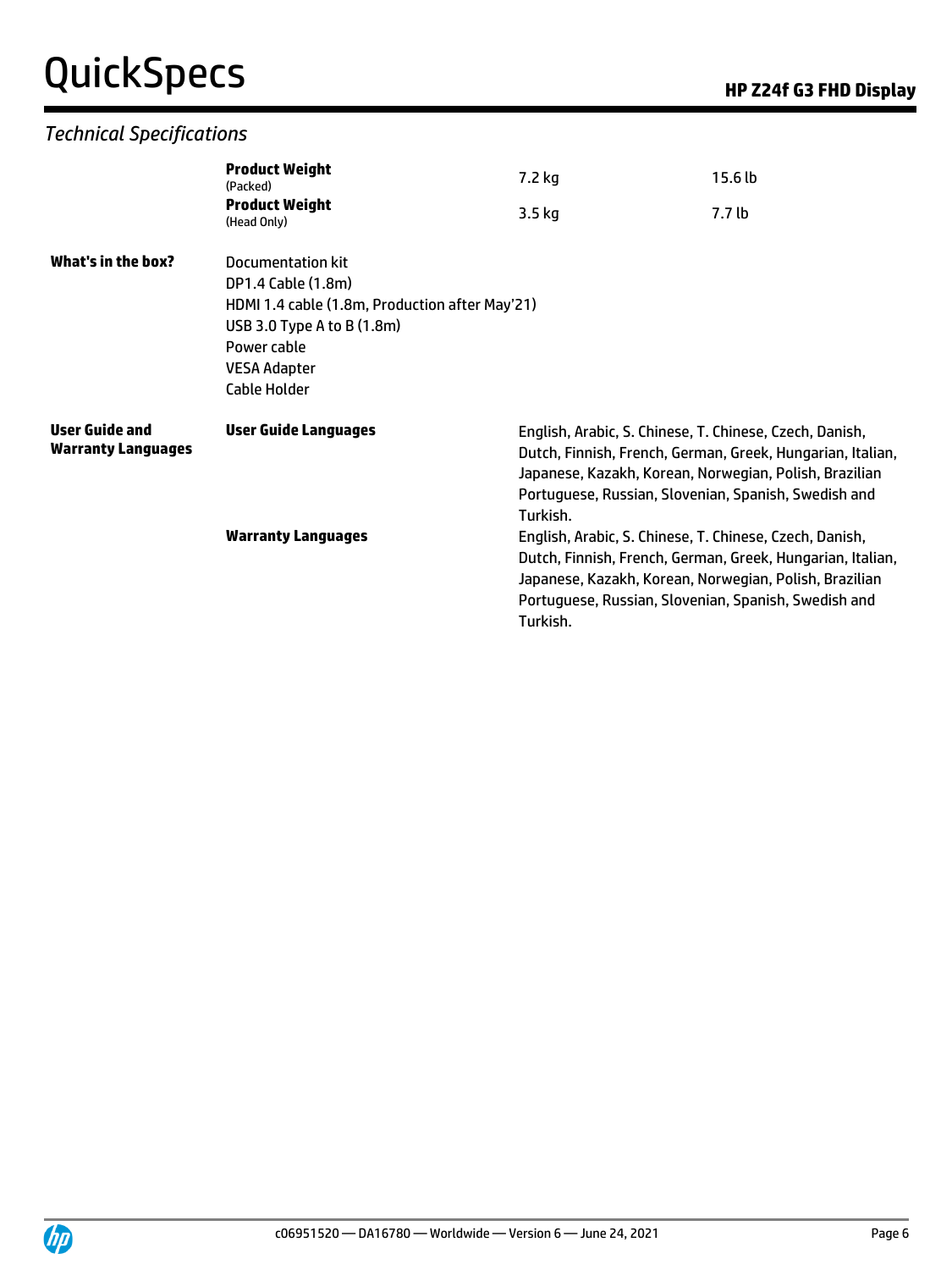### *Technical Specifications*

Copyright © 2021 HP Development Company, L.P.

The information contained herein is subject to change without notice. The only warranties for HP products are set forth in the express limited warranty statements accompanying such products. Nothing herein should be construed as constituting an additional warranty. HP shall not be liable for technical or editorial errors or omissions contained herein. Microsoft and Windows are registered trademarks or trademarks of Microsoft Corporation in the U.S. and/or other countries. ENERGY STAR is a registered trademark owned by the U.S. Environmental Protection Agency.